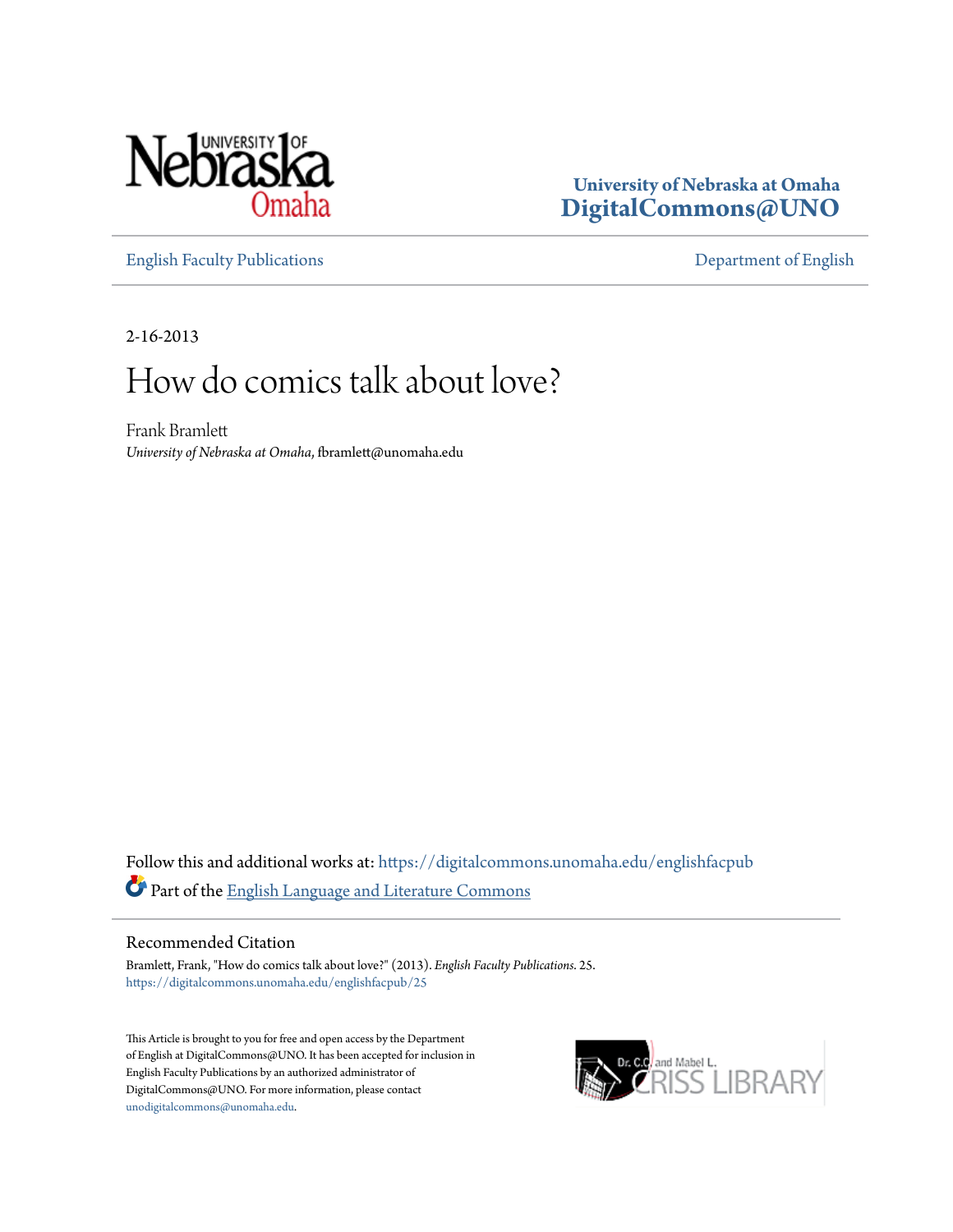# How do comics talk about love?

In recognition of Valentine's Day, I decided to write a post about love in comics. But not any kind of love, of course, will do for this post—it should be about love across boundaries and the language that instantiates it.

Scenes from a Multiverse is a web comic by Jon Rosenberg that began appearing on the web in 2010. It explores social situations from an extraordinarily wide-ranging perspective of a multiplicity of worlds. As a satirist, Rosenberg often borrows from current events or internet memes and adapts them for his own purposes, making commentary about what he sees as social problems. Frequent objects of his critique are religion and race relations, among others.

One strategy that Rosenberg uses in his satire is to comment on a situation by creating a highly unlikely scenario (what would be unlikely in our dimension of the Multiverse at least). In the following excerpt from the strip 'Replacing Brad,' we see two characters interacting in a scene reminiscent of a number of romantic comedies or television sit-coms. One friend hasn't had a date in a while, and the other friend endeavors to help remedy the situation. In this case, the tool to solve the love problem is on-line dating.



[\(https://pencilpanelpage.files.wordpress.com/2013/02/2011‑09‑08‑replacing‑brad‑crop.png\)](https://pencilpanelpage.files.wordpress.com/2013/02/2011-09-08-replacing-brad-crop.png) Transvirtual Romance Ganglion

One of the main points in this comic is the exploration of love. Who would be an acceptable date for our protagonist who is getting over Brad? Would any zombie do? It's hard to know if Brad was a zombie, but clearly dating a zombie is an issue because the on-line questionnaire spends a lot of time on it. The two central questions for our protagonist is whether it is too soon to start dating and whether she would date someone as different from herself as a zombie (and which kinds of zombies she would consider). Go here to see the full comic (http://amultiverse.com/2011/09/08/replacing-brad/).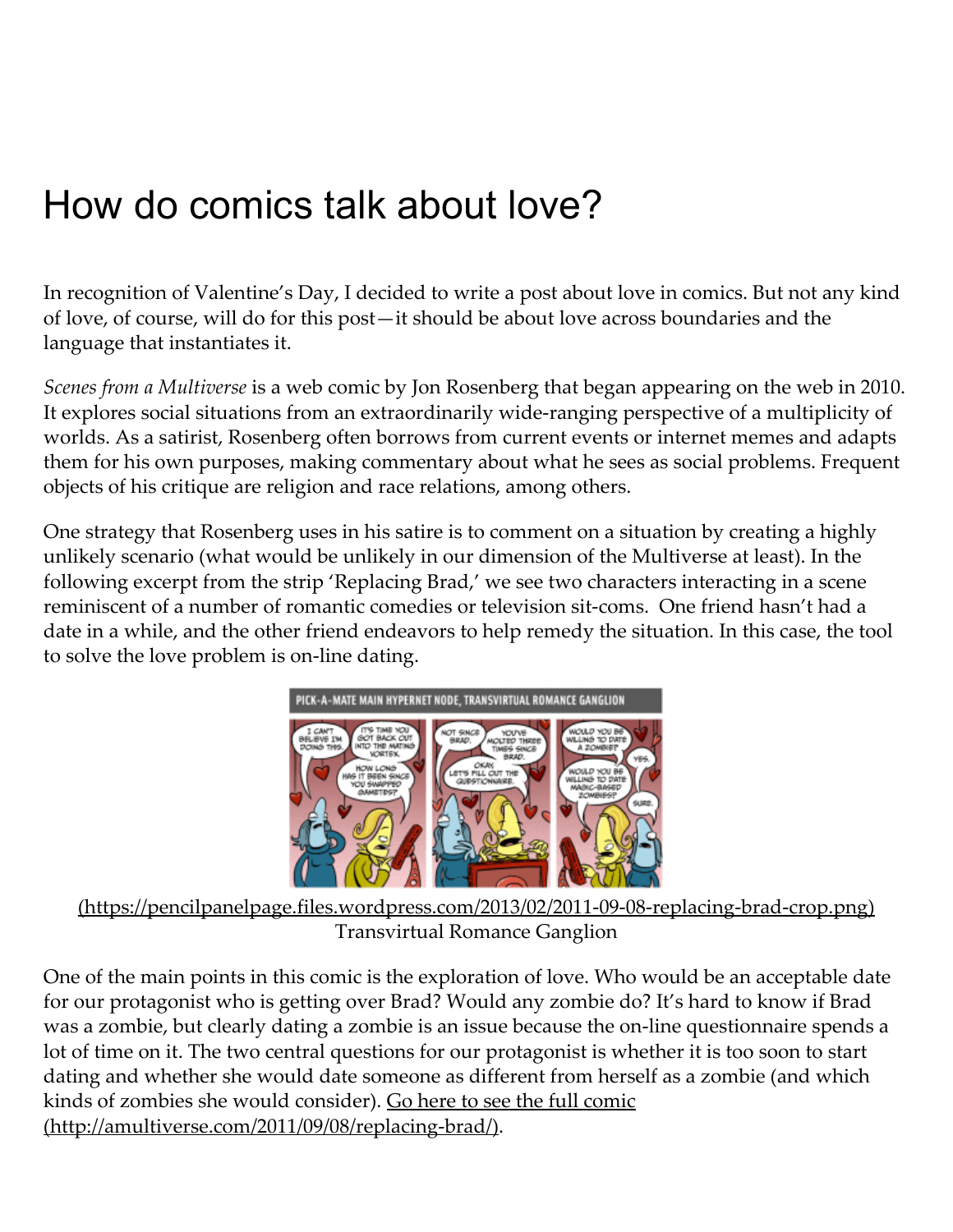In another excerpt, this one from Date Night, two characters are meeting at a restaurant for their first date. In this case, Rosenberg doesn't use zombie as the linguistic focus but instead uses dragon.



[\(https://pencilpanelpage.files.wordpress.com/2013/02/2011‑05‑11‑blind‑date‑crop.png\)](https://pencilpanelpage.files.wordpress.com/2013/02/2011-05-11-blind-date-crop.png) Speciation Vertex

In comparison to 'Replacing Brad,' this strip makes clearer the possibility that readers should think of the lexeme dragon as an analog for the lexeme race (or ethnicity or nationality). Drawing on background knowledge of problematic race relations (in many countries, including the United States, South Africa, England, France), readers are supposed to recognize the disjunction between expectation and reality. Whoever was expected to show up at the dinner table, it wasn't a *dragon*, even if he identifies as *half-dragon*. Go here to see the full comic (http://amultiverse.com/2011/05/11/blind-date/).

Other linguistic cues that point us toward an interpretation of love crossing boundaries can be found in the headings of each of the comics. In 'Blind Date,' the heading includes the phrase 'speciation vertex.' Of course, Rosenberg is not equating racial and ethnic identity in humans to the taxonomy of different species. He uses the disjunction, the contrast, to satirize lingering notions of racism. In fact, the use of dragon is probably supposed to help reframe our comprehension of racial difference. The comic minimizes the importance of racial difference in juxtaposition to species difference.

My post started out about love, and it ends on love. But as Rosenberg demonstrates, love might best be understood as part of a wider, more complex human condition.

For more on race and ethnicity in comics, see this post (https://pencilpanelpage.wordpress.com/2011/12/08/second-person/) by Qiana Whitted.

What comics do you read that address love? How is love constructed, both through images and through language?